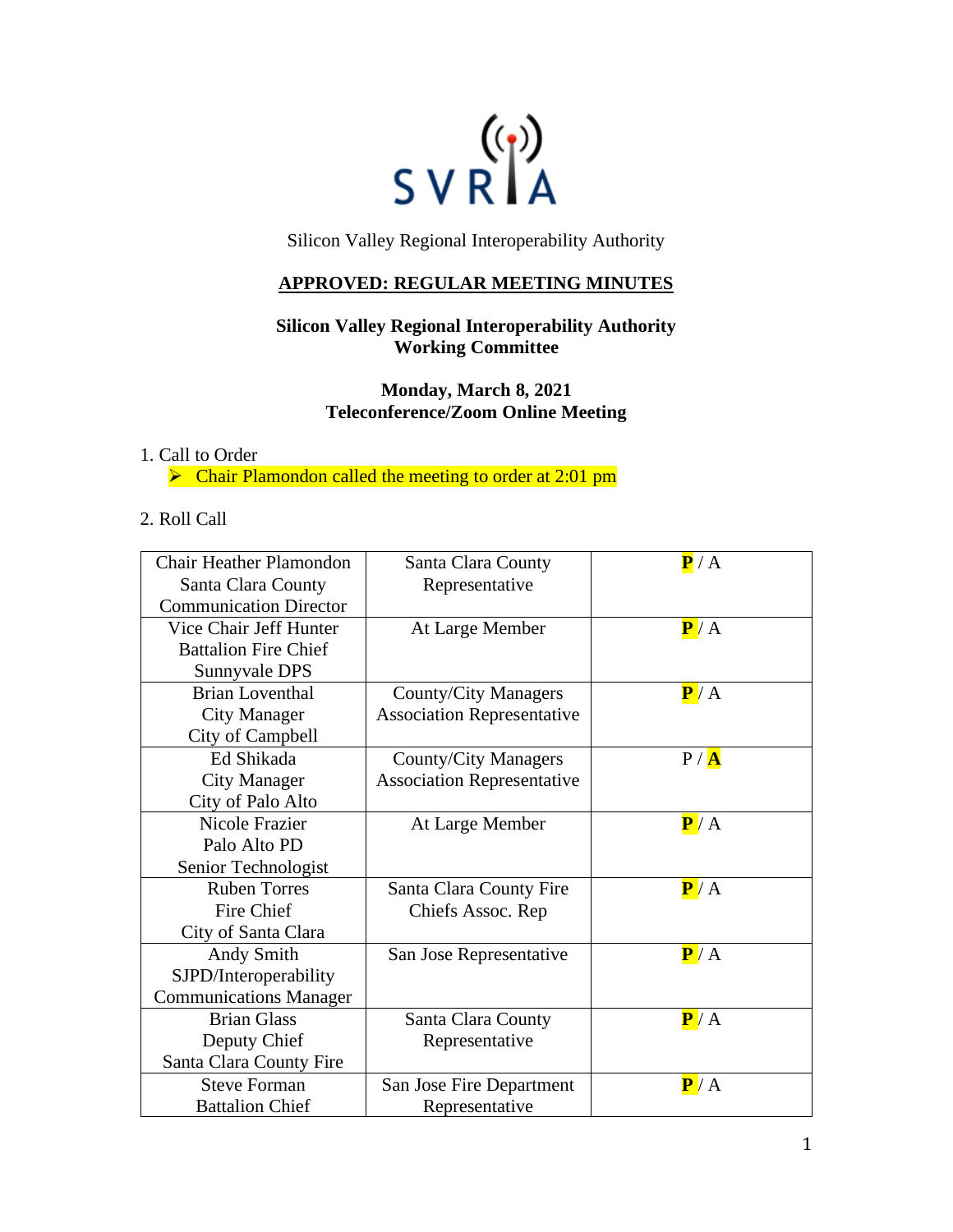| San Jose Fire                 |                                   |     |
|-------------------------------|-----------------------------------|-----|
| Pedro Espinoza                | <b>County Police Chiefs</b>       | P/A |
| Police Chief                  | <b>Association Representative</b> |     |
| City of Gilroy                |                                   |     |
| <b>Judy Maloney</b>           | <b>PSCMA</b> Representative       | P/A |
| <b>Communications Manager</b> |                                   |     |
| City of Los Altos             |                                   |     |
| Kenneth Blackwell             | VTA Representative                | P/A |
| <b>Technology Manager</b>     |                                   |     |
| VTA                           |                                   |     |
| Luis (Joonie) Tolosa          | VTA Representative                | P/A |
| Manager, Operations           |                                   |     |
| Analysis, Reporting, $\&$     |                                   |     |
| <b>Systems</b>                |                                   |     |
| /TA                           |                                   |     |

3. Public Comment

At this time, the public is permitted to address the Committee on items within the Committee's subject matter jurisdiction that do not appear on the agenda. Please limit comments to a maximum of three (3) minutes. If you wish to comment on an item that is on the agenda, please wait until the item is read for consideration.

- 4. Action on Consent Calendar
	- a) Review and Approve Meeting Minutes from the Regular Meeting of January 11, 2020.
	- $\triangleright$  Motion Jeff Hunter / 2<sup>nd</sup> Pedro Espinosa to approve minutes: Pass 12 Aye, 0 No, 1 Absent

# 5. Action Items

- a) Review and Approve Fiscal Year 2021/22 (FY21/22) Budget Recommendations for Board of Directors
	- a. Budget Overview Presentation by Executive Director Eric Nickel
- ➢ Executive Director presetned a PowerPoint on the FY2021/22 Budget
	- o The board established last year an asset replacement funding plan as reflected in the budget with an extra \$100,000 added into the reserves.
	- o Some of the challenges moving forward, we are facing some fiscal constraints. And this budget reflects the sensitivity around that.
	- o Roughly three quarters of our budget is committed to long-term service agreement contracts for Aviat, Motorola and our partners at County Communication.
	- o Propose a nominal amount to begin training curriculum development for our dispatchers and our end users.
	- o Money included in this budget to purchase a system for Motorola called CirrusCentral, that will allow us to monitor, measure and manage all the system performance down to a very granular level. We will take some of the workload off of our existing staff, primarily Chris Collins, who has to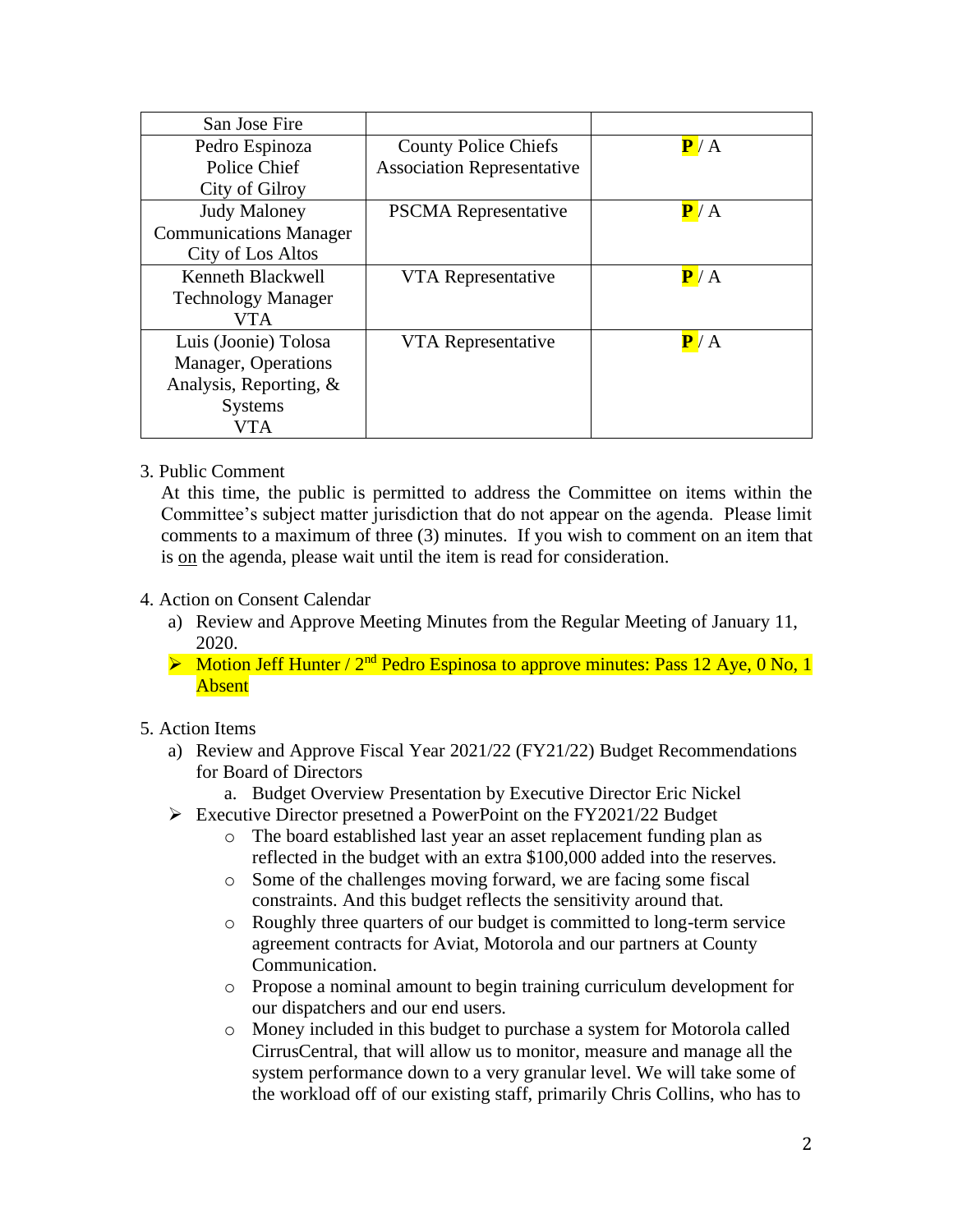produce reports for the system, this gives that capability to the individual users that they can look at their radios on their system and figure out when and how they're being used and find ways to actually make the system more efficient.

- o Challenges for the future include putting together a strategic plan, in particular the future capital expenditures as the equipment in the system needs replacing.
- o Proposed budget of \$4,711,876 of that additional agency consoles that were purchased after their system was originally designed, and that doesn't impact all members, just the agencies that purchased the additional consoles. It's about \$135,000 of that. So, the increase that applies to all members of the system is roughly \$167,000.
- o What's driving this increase? The biggest item is the board had approved asset replacement reserve program adopted in June of last year. As mentioned earlier, our long-term service and maintenance contracts have annual increases built into them, and that is 71% of SVRIAs total. We also doubled the cost of insurance. The insurance had been about \$85,000, and it's now about \$160,000. We were under-insured, and all of the assets owned by SVRIA are now adequately covered.
- o The performance measurement and management system, CirrusCentral is approximately \$86,000.
- o We're reallocating some existing budget for consultants and that total budget is less than the amended budget was for this current fiscal year. What that means is that the existing staff or consultants, which is me and Diane Stambaugh will be picking up a little bit more of the workload. We're using technology to creates meeting transcripts, so we don't need to pay somebody to take minutes in this meeting
- o Propose allocating some consulting money to a training specialist. It doesn't have to be somebody who is a specialist in developing technical things around the radio systems. We have a great team here, we have the public safety concept or managers, we have the technical folks, the radio shop folks, but what is needed is somebody who can put together a training curriculum, and training program.
	- Envision a training cadre from our member and participant agencies from the fire, and the law, and the dispatcher, and VTA, who maybe have some technical expertise in the system, but also enjoy passing on that knowledge of how to use the system. I also envision a series of just in time videos that could be shown at a tailgate briefing, a staff meeting that would take five to 10 minutes on basic features of the system.
- o We're reducing professional and specialized services; those are the services that we pay for the executive director. Some of the other consultants that have been brought on before that budget has been reduced, we've reduced the office budget, expense budget and we've eliminated travel.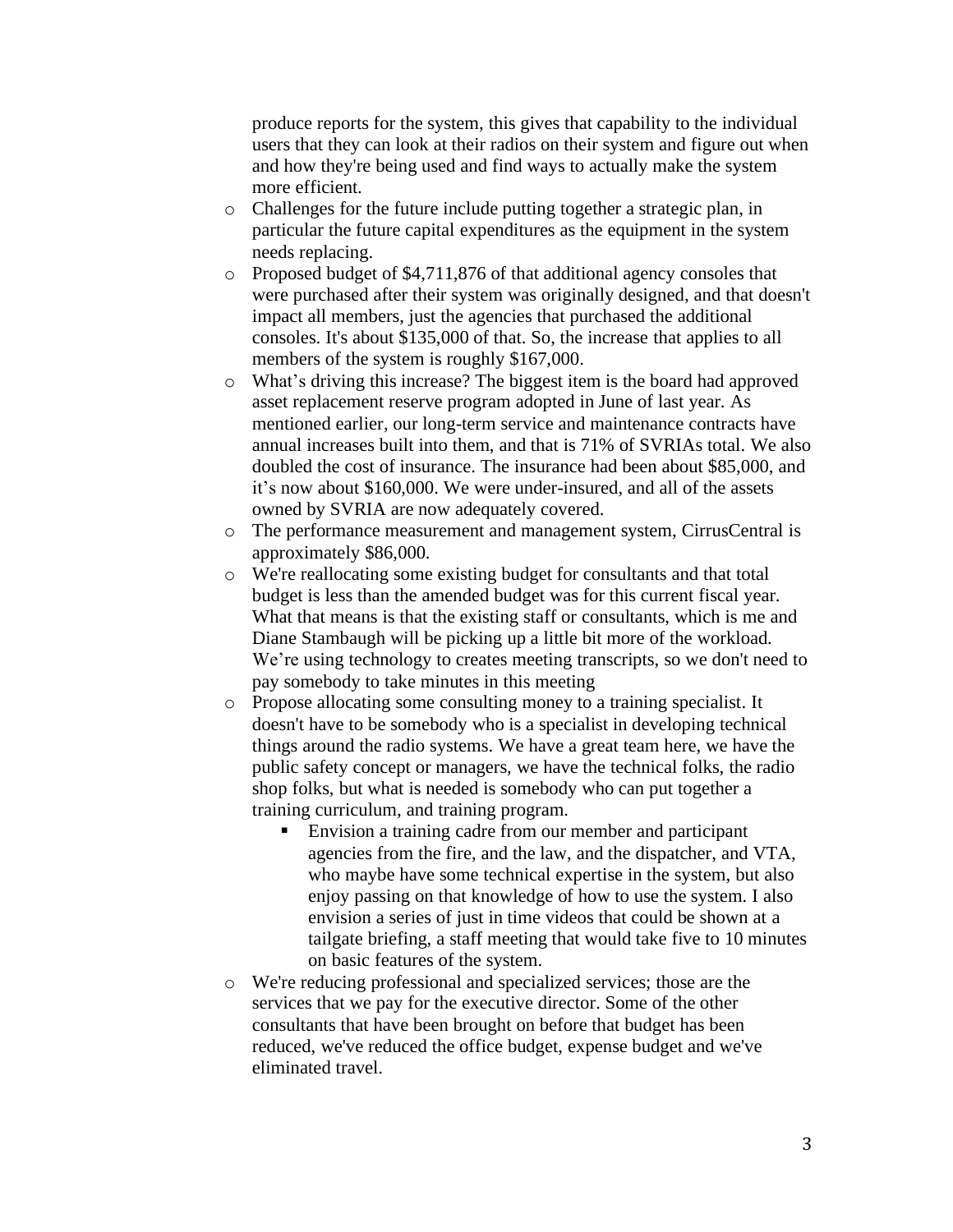- $\circ$  We build the budget by user count. The user count of radios is what drives what everyone's individual budget.
- o Agency assessments are in Attachment B.
- o Jeff Hunter asked a question on further out Fiscal Years that looked to be less than next year. Executive Director Nickel said it was an oversite that the future CirrusCentral costs were not included, but he would update the numbers for the Board meeting.
- o Andy Smith asked a question on the calculations of the budget details. Executive Director confirmed his calculations.
- $\triangleright$  No public comment
- $\triangleright$  Motion Chair Plamondon / 2<sup>nd</sup> Steve Forman to adopt Staff Report Recommendations: 12 Aye, 0 No, 1 Absent
- b) Recommendation to Establish a Dispatcher and End-User Training Sub **Committee**
- ➢ Executive Director seeking a represantative from the Working Committee to assist in heading up the Dispatcher and End-User Training Sub-Committee. Judy Maloney offered to take on the task. Steve Forman also offered assistance, but he wanted to check with his supervisor on his capacity to take on this project.
- ➢ Jooie Tolosa asked a clarifying question on adding subject matter experts from other fields to the committee. Executive Director said it was important to have a broad cross-section on the Training Sub-Committee and assistance is welcomed.
- $\triangleright$  Motion Andy Smith / 2<sup>nd</sup> Jeff Hunter to accept Staff Report Recommendations: 12 Aye, 0 No, 1 Absent.
- 6. Updates and Presentations
	- a) Encryption Update Andy Smith, Eric Nickel (Verbal Report and attached letter to Santa Clara County Police Chiefs Associaiton)
		- ➢ Encryption mandate memo came from the State DOJ in October of 2020. If agencies were not already encrypted, a plan had to provided to the DOJ by December 31, 2020. SVRIA and the Fleetmapping Sub-Committee under Andy Smith's leadership produced templates for our law enforcment partners.
		- $\triangleright$  SVRIA's plan is to have all talkgoups where personally identifiable infomration could be transmitted by December 31, 2021.
		- ➢ Many SVRIA members are already encrypted. Several more have transitioned to encrypted talkgroups since January 1, 2021.
		- ➢ There are some public policy concerns around transparency and media accessibility to real-time information that they'd normally been able to gather from a scanner.
		- $\triangleright$  Andy Smith and the Executive Director have had a couple of meetings with the police chiefs, to walk them through the different items. One of the questions that was asked by the police chiefs is what is SVRIAs policy related to encryption and the mandate.
		- ➢ SVRIA's policy is that we follow all appropriate federal state, local laws and mandates. Of equal importance is that the SVRIA supports interoperable capabilities of the radio system.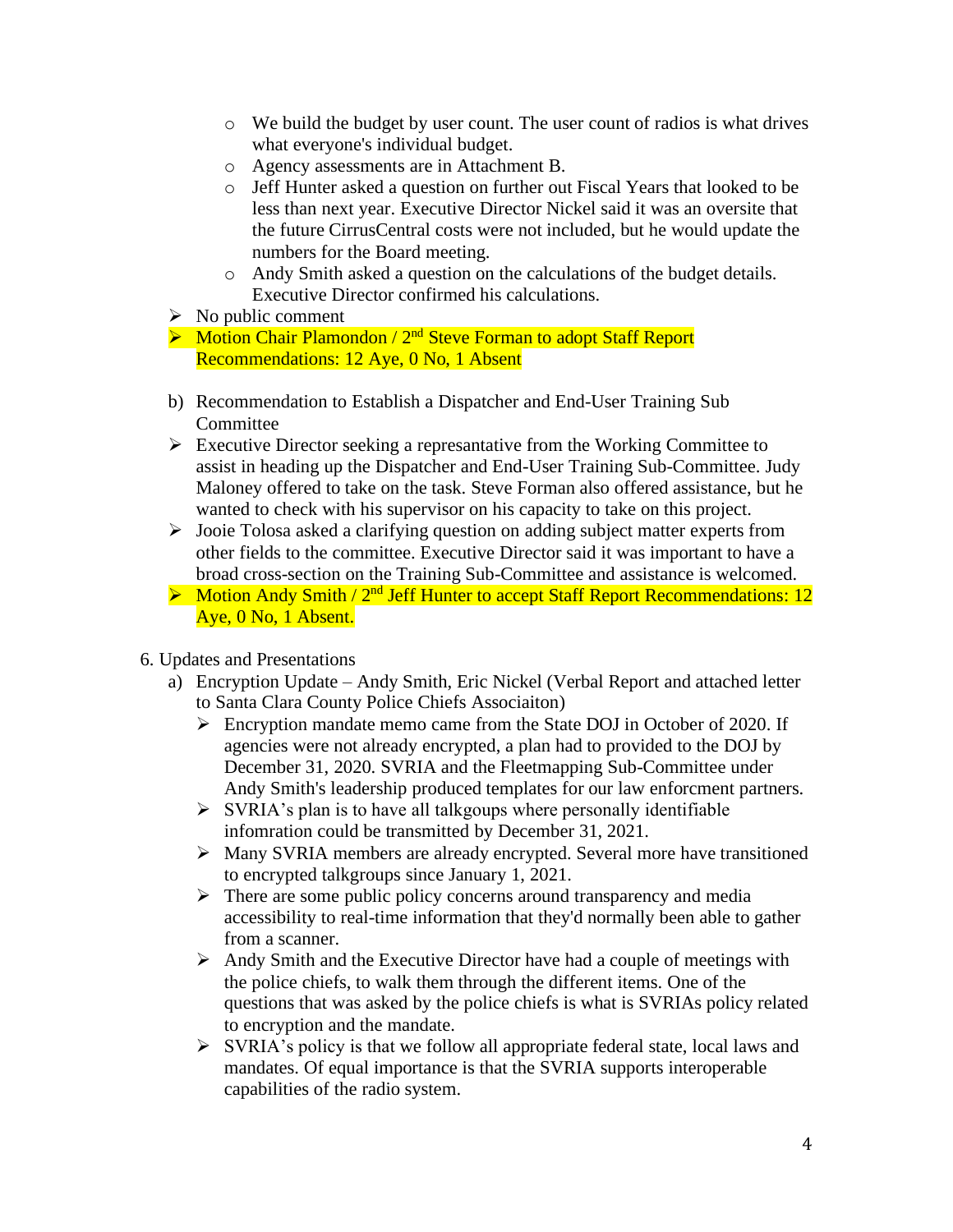- $\triangleright$  The police chiefs asked for a follow-up letter stating that position. The police chiefs wanted to be able to share that with their city managers, their council members when there was a community concern or council member concern.
- $\triangleright$  Right now we have all of our member law enforcement agencies encrypted with the exception of the City of Santa Clara and the City of Milpitas.
- ➢ We also have two small community college districts not encrypted yet.
- ➢ We are well down that path of getting everybody transitioned over to encryption for our law enforcement frequencies or talk groups.
- $\triangleright$  Agencies are also working to satisfy some of thes public transparency, public policy transparency concerns. I have reached out to some other counties in the state that have gone through some similar instances, and we're trying to work on a technical solution if an agency wanted to provide unencrypted radio traffic to the media. The SVRIA is not going to do it on behalf of all the member agencies unless we're directed. There's obviously a cost associated with that, but there would be some sort of a real-time live stream of this law enforcement traffic to folks that had to log in to some form of secure audio listening web space. And that would be available only to the media, but that would be an individual decision left up to the different jurisdictions.
- $\triangleright$  We want to help our partner agencies to figure out if there is a solution
- ➢ Andy Smith: The other piece of this is not only local agency, but it's also the South Bay Law Talkgroups that are used for interoperability. We met today with the group. The task at hand is to kind of put together a visualization of what transition or interim programming will look like, so that we can support both because nobody can program overnight.
- $\triangleright$  So, we're going to come back to the internal committee, then in the technical committee at the end of the month with some recommendations on how to program a transition load if you will, the two concepts are a completely separate South Bay law zone in the radio. One's encrypted and one's not. The challenge with that would be anybody that's put an encrypted South Bay law at someplace else in their radio, as in the A, B and C zone for ease of use.
- $\triangleright$  So, that wouldn't be functional from what I understand, both San Jose and the Sheriff. So, we're working on a plan that can be articulated in the technical group, and probably the project committee and try and move forward so that larger agencies such as ourselves and the Sheriff can start some interim programming. So more than I have to follow in the next couple of weeks so that they can go to the technical committee.
- b) Cellular Commercial Users Sub Committee Update Heather Plamondon (Verbal Report)
	- $\triangleright$  Update at the last meeting.
	- $\triangleright$  Working on the contract language and that we would be vetting it with the various Fire Marshals or the fire permitting representative from the jurisdictions. Will send it out to all the Fire Marshals and I'll be working through Julie Linney, who is our Fire Marshall for Santa Clara County, and we will be working through getting it out to all of them.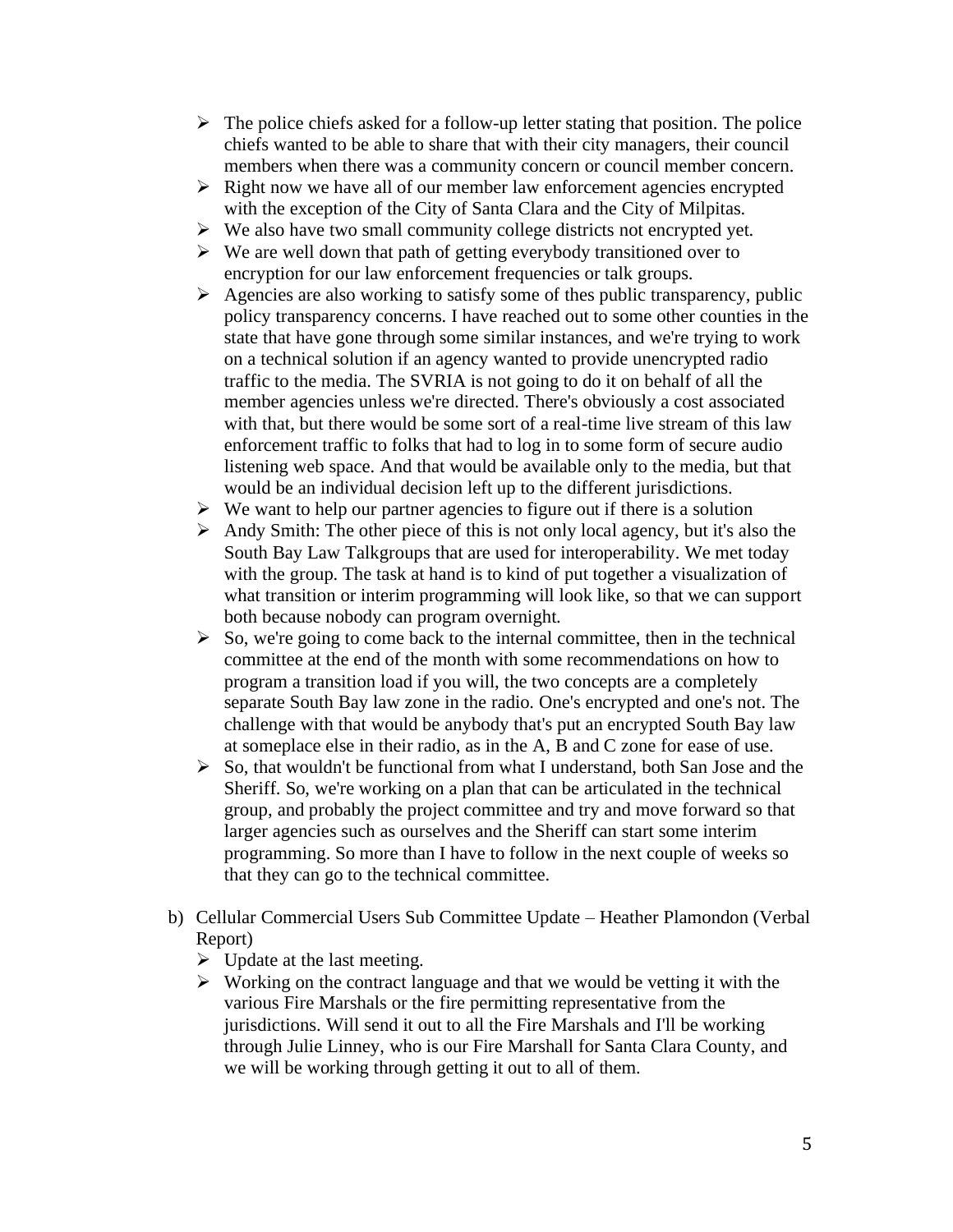- $\triangleright$  We have all of the information in our different user agreements and access agreements about radio interference. The concern that we have mostly with the cellular and commercial is these little micro cells that they're talking about doing and none of our infrastructure is really intended to be able to support that type of infrastructure. Will send this out to the working committee now that it's been through Eric and back through Gary with one change which was adding the Fire Marshall piece to it.
- $\triangleright$  Please take the document that will be sent to you and share it with your Fire Marshals and planning staff to try to help us facilitate getting that information into the hands of anybody that might be approached by one of the cellular or commercial users.
- c) LAW Fleetmapping Sub Committee Update: Andy Smith & Committee Members (Verbal Report)
	- ➢ The new CRIS state system is beginning to grow legs. San Jose is going to sign an agreement with them. It's gone through our city attorney because we're interested in two talk groups for two of our special ops groups, but we haven't broached the concept of who needs to sign an agreement if we're going to add it to the SPRCS fleet map.
	- $\triangleright$  There is a system use agreement that and there are some costs with uploading agency radio IDs. It's a \$250 administrative fee to load the radio IDs.
	- ➢ The inter-op system throughout the state is free of charge, as long as it's used within the rules. If you want your own talk groups, the way that San Jose does, it's a pay as you go expense. In other words \$26 per radio, per month, that pushes to talk.
	- $\triangleright$  Heather had a question. So, the \$250 admin fee is if you want to dump your ID load into their masters, into their controller basically. How do we address that if you just want the inter-op, like if we just want to be able to add the state inter-ofs into one of like our zone K or something like that, how do we make sure? Is there a \$250 admin fee to load 11,602 IDs into their system? Or how do you know, or can we ask that question so that we know?
	- ➢ Andy Smith: If we gave the State our radio IDs, every time that we want to add or delete, for example, that's a \$250 admin fee. It depends on how often radios are being purchased or replaced. Anytime the State have to open up their core and their version to add or delete a radio ID, it's 250 bucks.
	- ➢ Heather: So, we could probably get into some sort of like annual update schedule with them, maybe?
	- ➢ Andy Smith: Absolutely.
	- ➢ Heather: That might just be worth it from the interrupts. I know the agencies, like such as yourself that are going to have your own separate relationship, and I think there's a couple of other jurisdictions that have expressed interest in that from at least the Bay Area community, that certainly would be on a schedule that is much more conducive to how you guys operate, but maybe just from the region, the SVRIA perspective at that higher level if we just said, "We just want the Inter Ops and we'll update it annually based on Eric's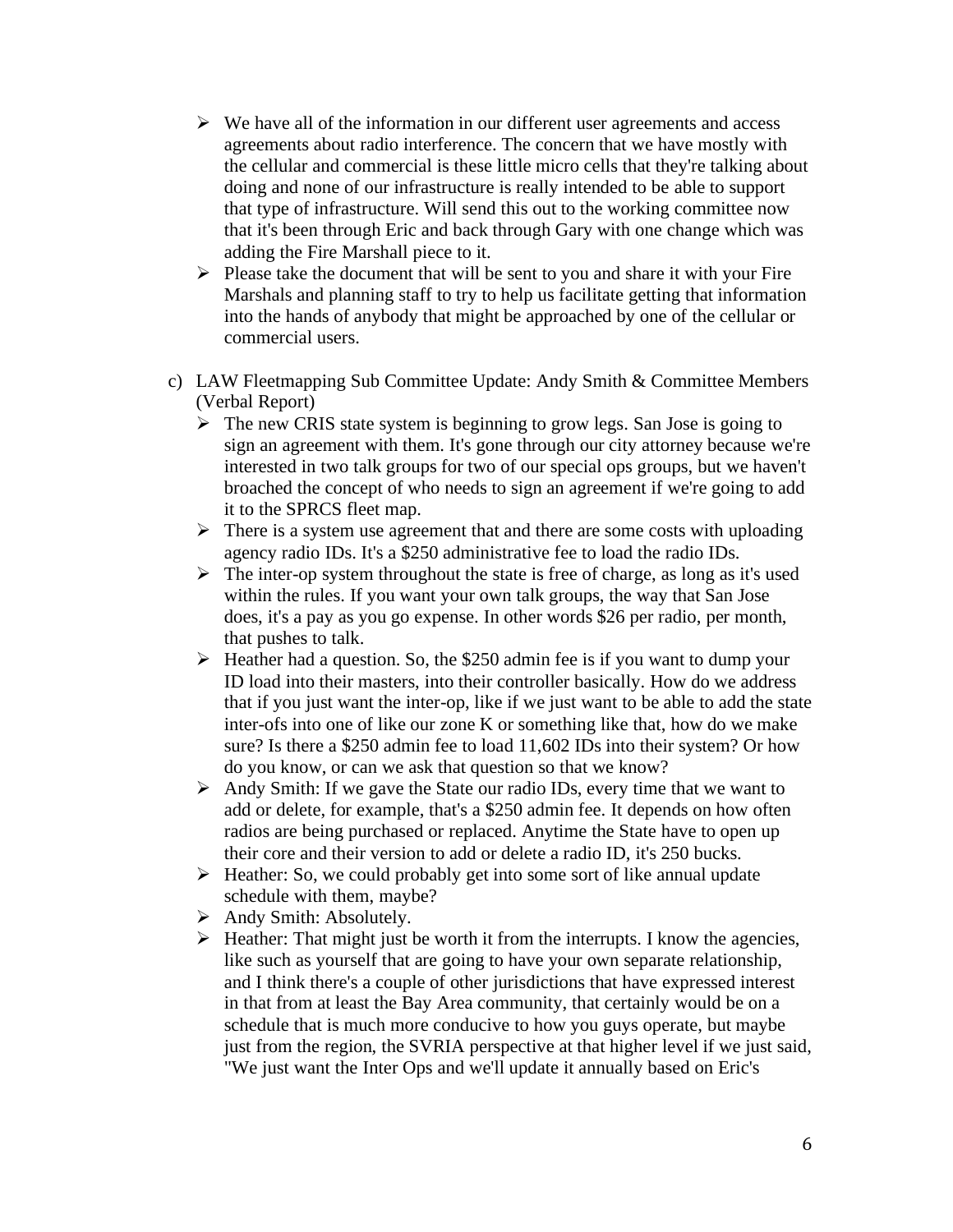inventory that he gets, maybe that's a setup that we could work through and then the JPA would cover the cost for that.

- ➢ Andy Smith: Me request would be twice a year; just as radios come and go throughout SVRCS. The city of San Jose is planning to budget to replace some of our APX 7,000 radios. So, San Jose may potentially may have more newer radios than a typical agency, and we'll deal with that ourselves, but I would think that every six months would probably be a good cadence from SVRIA.
- ➢ Heather: Yes, except we only do an inventory once a year or so. And I'm not sure that it makes sense for us since we're not changing our inventory to the JPA. I'm not sure that we have a hard enough time getting people to respond to us a once a year inventory. So, that might be something that Eric can decide how much he wants to try to pursue it.
- d) System Performance Reporting Eric Nickel
	- ➢ Chris Collins and I have been working on a system performance report. If the board approves the funding of the CirrusCentral, that would be a much more robust dashboard and tool for the individual agencies to take a look at.
	- $\triangleright$  We are working to combine the report that we get from Aviat, shows the microwave sites usage and the capacity. We want to combine this with the Motorola performance report on portables and mobiles. The goal is to produce an easy-to-understand document for our Board and then something much more robust for this group, the Project and Technical teams.
- e) Discussion on the process to disable portable radios Eric Nickel, Chris Collins
	- $\triangleright$  One of our law enforcement members expressed concern that portable radios could be taken either during protests, marches, lost and then used to interfere with radio communications. And the concern in the past was there was a longer time time to get that portable disabled.
	- $\triangleright$  The ask was, can an individual agency be provided the ability to shut down portables? And the answer right now on the policy right now is no, because we can not segregate what you can shut down. SVRIA's concern is that the agency could inadvertently get a radio ID number mixed up and shut down some other agency's radios, and they wouldn't even know it. There is no way to separate out each agency's portable radios in this software.
	- $\triangleright$  Can we shorten down that time? So, instead of saying, "Maybe an hour to go through, oh the radio was lost, notify their dispatch, their dispatch notify as CountyComm, and CountyComm gets the, let's say it's after hours, the worst case scenarios, the on-call tech, the on-call tech logs in and then turns the radio off or disables the portable. Is there a way that we can shorten that down? So, that was the ask, And so, we were going to kick it back to this committee for, to either chew on it or reinforce the policy, look at other options.
	- ➢ Heather: An hour is not unreasonable to get this all taken care of. The current setup that we have now works well. The response time on our call-outs is usually somewhere in the neighborhood of 12 minutes on average. So, we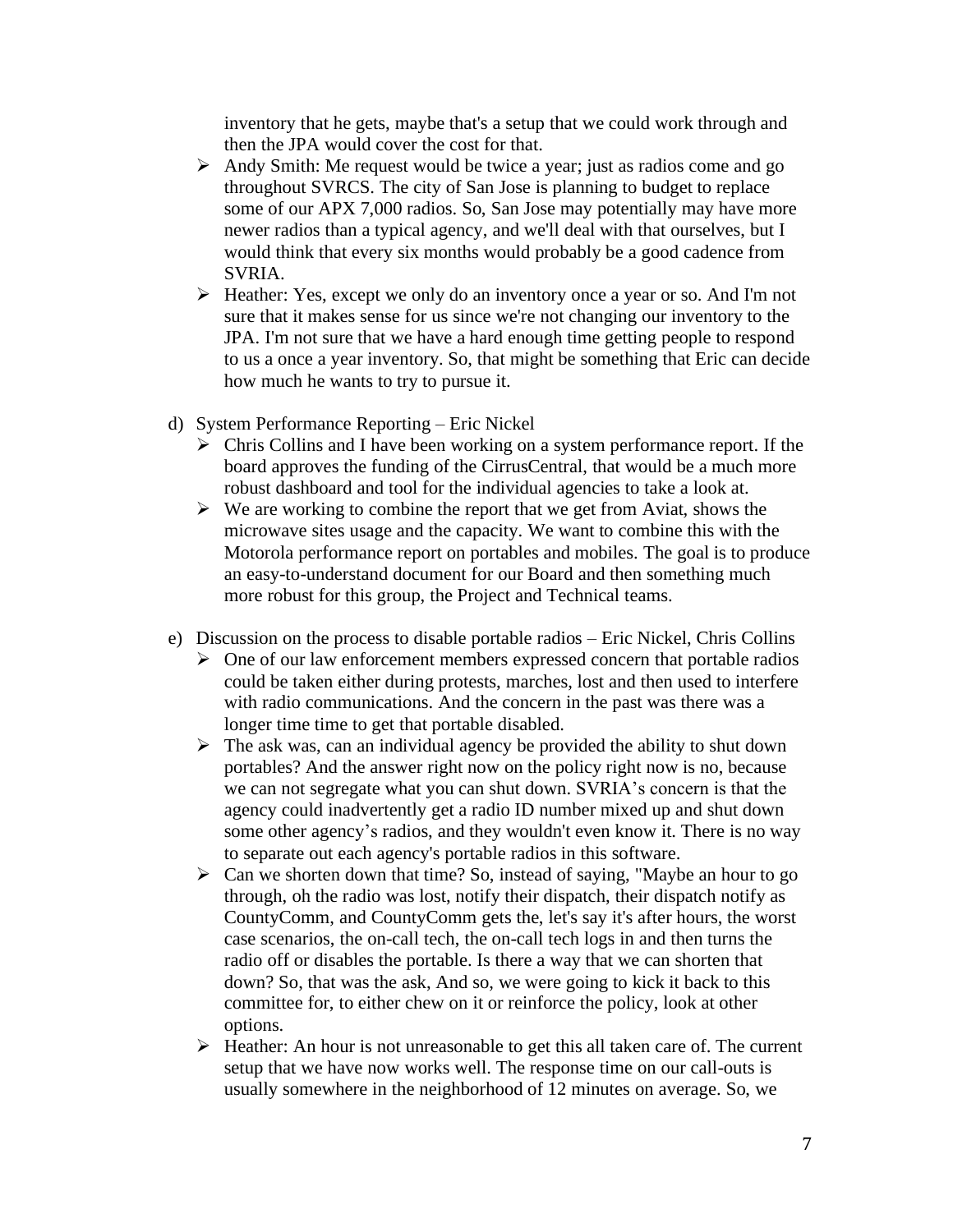should be able to make that happen very quickly. As long as it takes for those phone calls to get made and we're here 24/7. Any of the techs can remote in and do it. They don't have to drive to Carroll Drive to do it.

- $\triangleright$  Andy Smith: Just to echo what Heather said, I am very much in favor of the current system. Leaving this up to a dispatch center and a dispatch console, is very, very risky. It's also seldomly used. It's not going to be in everyday event, and the chances for risk or mistake are all probably to break, to turn off the wrong radio. I am fully in favor of leaving this role with CountyComm, and I think chief, I think that the best way to accomplish this is some sort of either letter, email, et cetera, that could go to the PSMA, that would outline the procedure very clearly. Obviously, it would become part of your new training program, but in the interim, let the dispatch centers know that. I think the biggest lag is going to occur from the, "Oh, I think I lost my radio, but I'm going to look for it next shift. I'm going to look for it next week. Shoot, I've lost my radio and it's now been a couple of weeks."
- ➢ Heather: We did address that with PSMA on the last meeting that we just had last Wednesday, and then followed it up with notification on email back out to that distribution and also to back as just a reminder to my internal dispatch staff. And yes, it includes the second leg of the journey which is getting the information out to Bay RICS as well. We will follow up and make sure that that happens as well.
- ➢ Steve Forman: In shutting down a radio, can that be done through the identifying it through the alias or does it have to be done through the radio ID? Answer: It needs to be the radio ID.
- f) Follow up to adding Internal Revenue Service-Criminal Investigations (IRS-CI) to SVRIA (Attached letter to IRS-CI)
	- $\triangleright$  We took the recommendation to the board, the board voted unanimously to not have them join as a participant member with their own talkgroups. I did reach out both verbally as well as the letter with David Shinoda, the special agent in charge. He was very disappointed. I presented him a couple of other options. We intend to have the IRS-CI sign a mutual, a partner agreement, similar to the one that we have signed with CHP, US Coast Guard, FBI.
	- ➢ They will come onto the system as a mutual aid partner and have access to the Inter Op talkgroups. Their technology lines up with encryption and we can provide them recorded talkgoups.
	- ➢ This has a good outcome. It's obviously not exactly what they wanted, but I think now with the statewide CRIS system, that's probably a better option given that their territory that they operate in is from Bakersfield to the Oregon, California border.
- 7. Future Items for Discussion
	- $\triangleright$  Steve Forman: Requesting an update (could be a verbal report) from the Fire Marshals or the Executive Director on radio interference from solar panel arrays.
		- o County Comm is having interference conversations with Motorola.